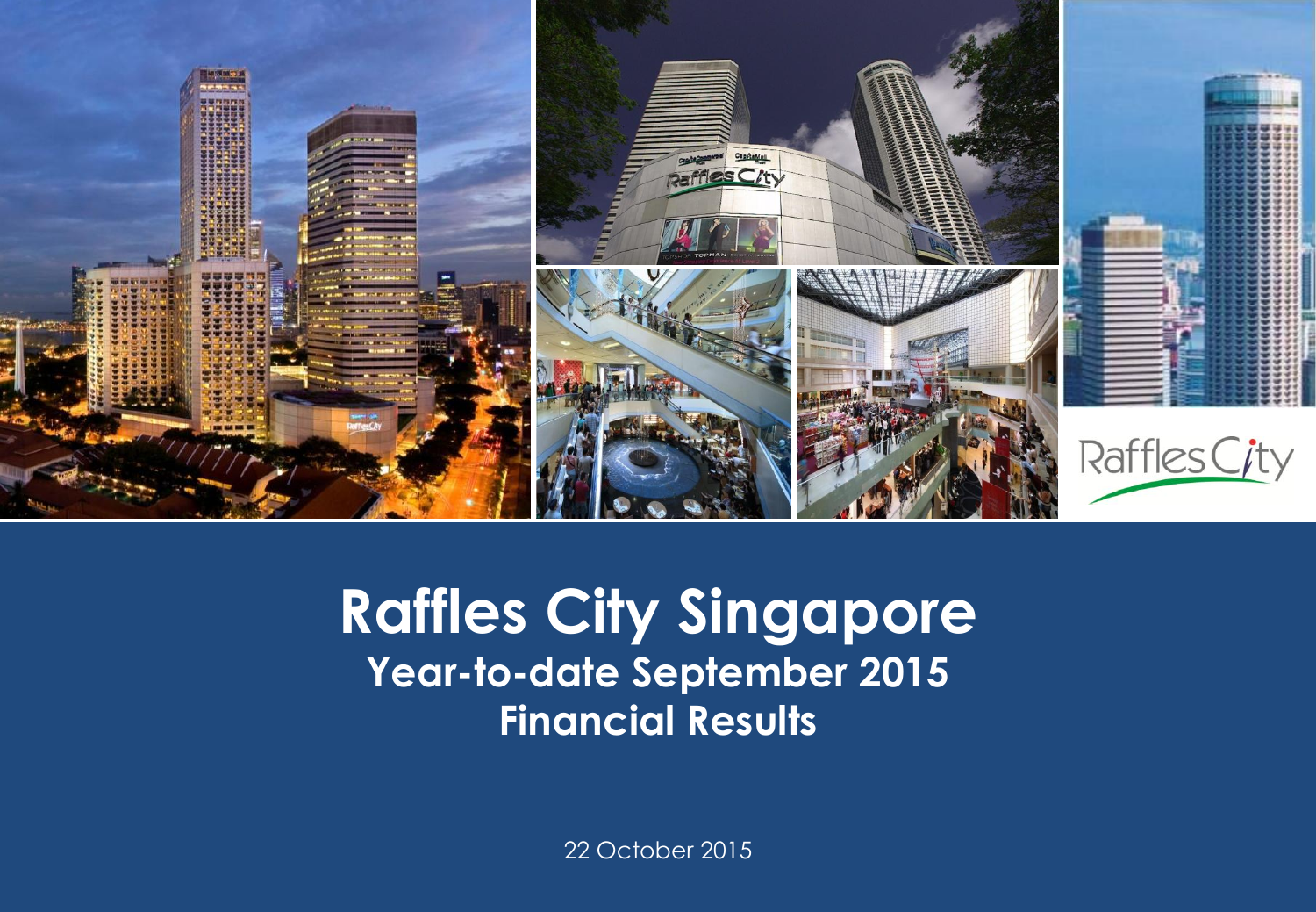

**Raffles City Singapore is jointly owned by CapitaLand Commercial Trust (CCT) and CapitaLand Mall Trust (CMT) through RCS Trust, and jointly managed by CapitaLand Commercial Trust Management Limited (CCTML) and** Capitaland Mall Trust Management Limited (CMTML). CCT has 60.0% interest and CMT has 40.0% interest in RCS **Trust. This presentation shall be read in conjunction with the respective 2015 Third Quarter Unaudited Financial Statement Announcements released for CCT and CMT.**

This presentation may contain forward-looking statements. These forward-looking statements involve known and unknown risks, uncertainties and other factors that may cause the actual results, performance or achievements to be materially different from any future results, performance or achievements expressed or implied by the forward-looking statements. Forward-looking statements involve inherent risks and uncertainties. A number of factors could cause the actual results or outcomes to differ materially from those expressed in any forward-looking statement. Representative examples of these factors include (without limitation) general industry and economic conditions, interest rate trends, cost of capital and capital availability, competition from other developments or companies, shifts in expected levels of occupancy rate, property rental income, charge out collections, changes in operating expenses (including employee wages, benefits and training costs), governmental and public policy changes and the continued availability of financing in the amounts and the terms necessary to support future business. You are cautioned not to place undue reliance on these forward-looking statements, which are based on the current view of management on future events.

This presentation is for information only. No representation or warranty expressed or implied is made as to, and no reliance should be placed on, the fairness, accuracy, completeness or correctness of the information or opinions contained in this presentation. Neither CCTML or CMTML or any of their affiliates, advisers or representatives shall have any liability whatsoever (in negligence or otherwise) for any loss howsoever arising, whether directly or indirectly, from any use, reliance or distribution of this presentation or its contents or otherwise arising in connection with this presentation.

This presentation also does not constitute an invitation or offer to acquire, purchase or subscribe for units in CCT and/or CMT.



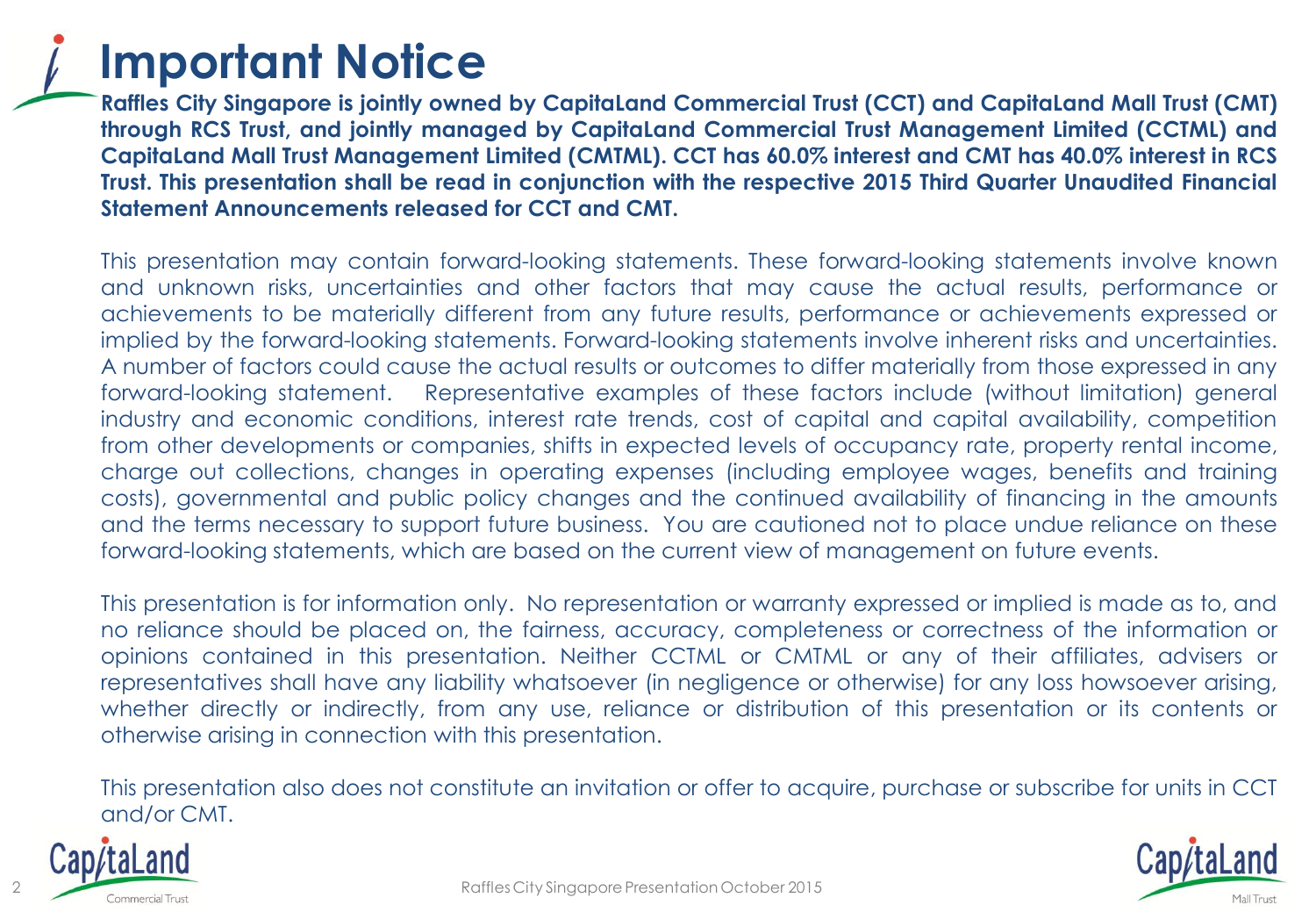## **Performance of RCS Trust – YTD Sep 2015**

|                      | CCT's 60% Interest               |                                          |                 |      | <b>RCS Trust</b><br>100%         |
|----------------------|----------------------------------|------------------------------------------|-----------------|------|----------------------------------|
|                      | <b>YTD</b>                       | <b>YTD</b><br><b>Sep 2014</b><br>S\$'000 | <b>Variance</b> |      | <b>YTD</b>                       |
|                      | <b>Sep 2015</b><br><b>SS'000</b> |                                          | <b>SS'000</b>   | $\%$ | <b>Sep 2015</b><br><b>SS'000</b> |
| <b>Gross Revenue</b> | 105,391                          | 104,065                                  | 1,326           | 1.3  | 175,652                          |
| - Office             | 17,103                           | 17,041                                   | 62              | 0.4  | 28,505                           |
| - Retail             | 45,877                           | 45,285                                   | 592             | 1.3  | 76,462                           |
| - Hotel              | 38,423                           | 37,909                                   | 514             | 1.4  | 64,038                           |
| - Others             | 3,988                            | 3,830                                    | 158             | 4.1  | 6,647                            |

| Net Property Income | 77,930 | 76,456 | 1.474 | 129,883 |
|---------------------|--------|--------|-------|---------|
|                     |        |        |       |         |



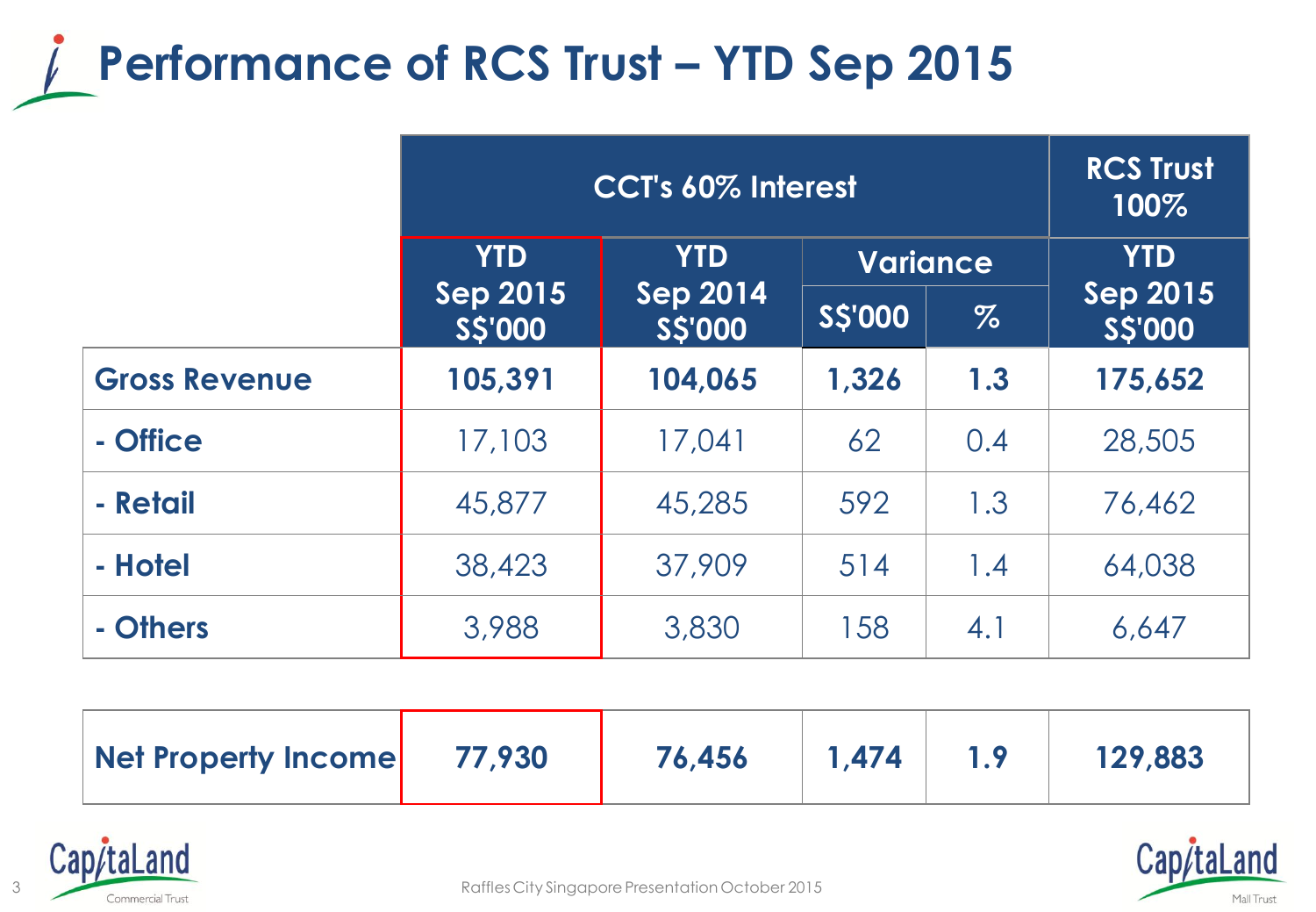

|                         | As at 30 September 2015 |
|-------------------------|-------------------------|
| Net Debt / Total Assets | 32.7%                   |

|                                                          | <b>3Q 2015</b> |
|----------------------------------------------------------|----------------|
| Net Operating Profit / CMBS Debt Service (1)             | 6.08x          |
| Net Operating Profit / Total Debt Service <sup>(2)</sup> | 4.75x          |

#### Notes:

(1) NOP / CMBS debt service – (Net property income less other borrowing cost and trust expenses) / (CMBS interest expense)

(2) NOP / Total debt service – (Net property income less other borrowing cost and trust expenses) / (CMBS and bank loan interest expenses)



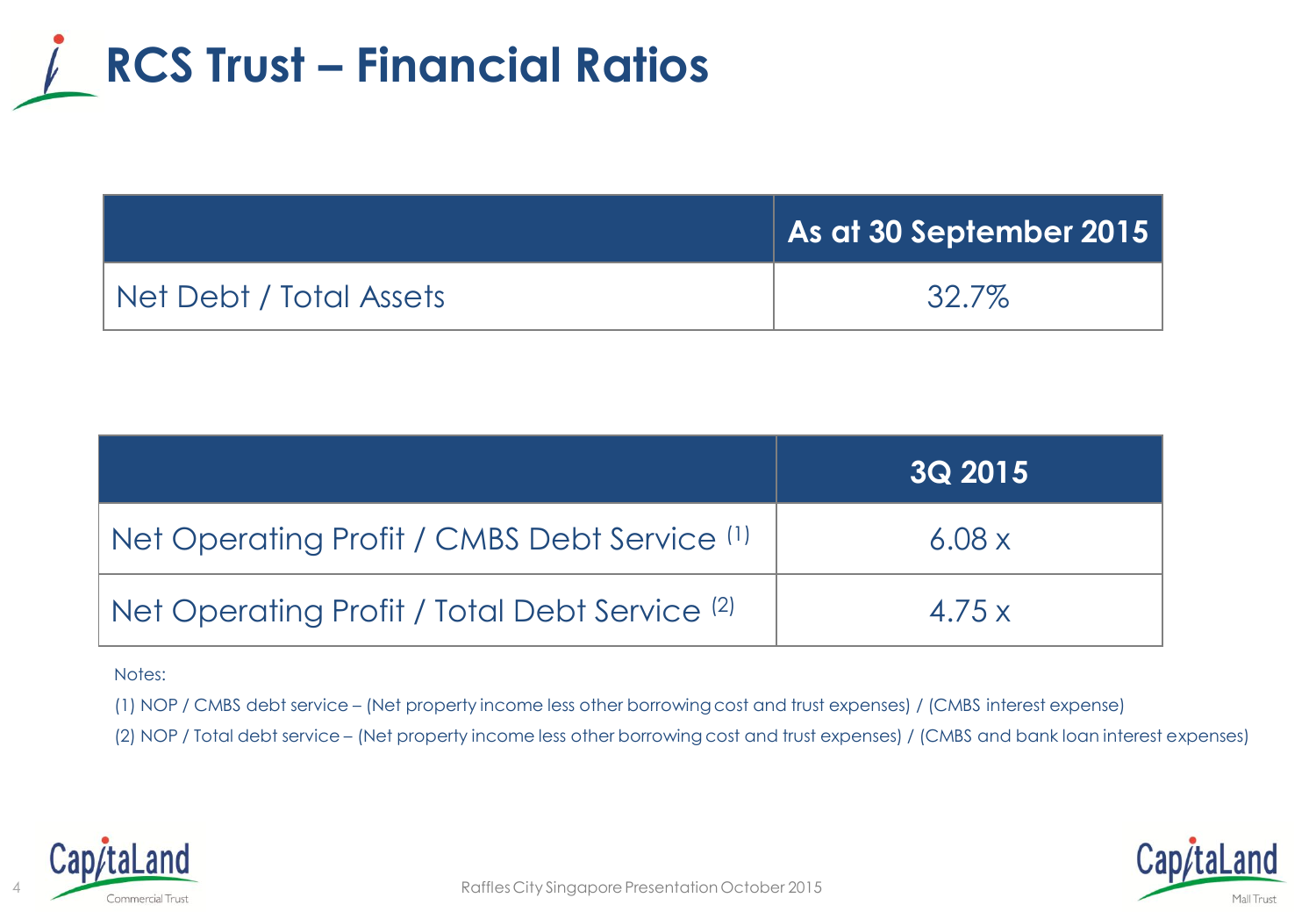### **Lease Expiry Profile – Raffles City Tower (Office)**

**Leases up for Renewal as a % of Gross Rental Income as at 30 September 2015**



| <b>Weighted Average Expiry by Gross Rental Income</b> | 2.5 Years |
|-------------------------------------------------------|-----------|
|                                                       |           |





5 **Commercial Trust**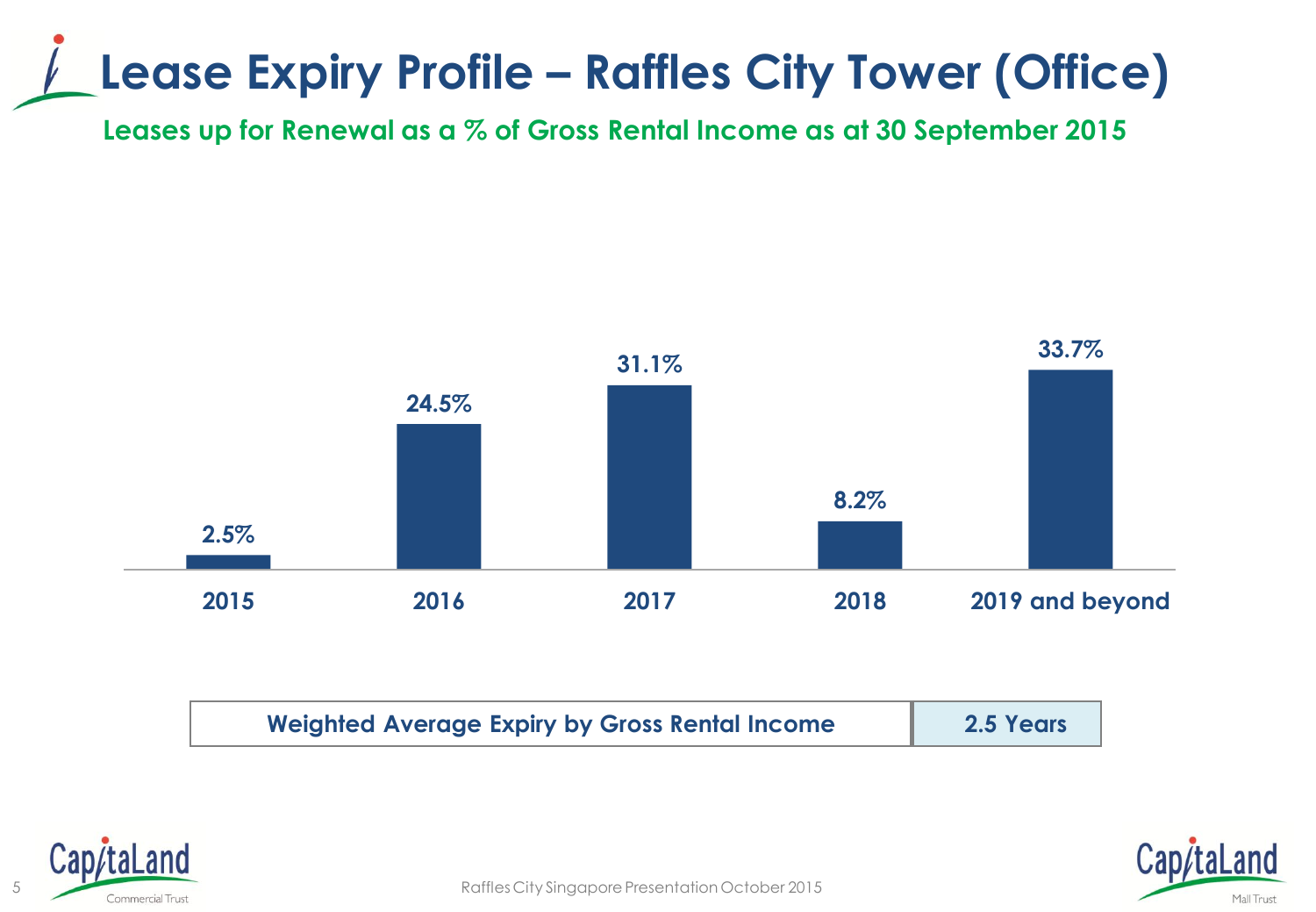## **Lease Expiry Profile – Raffles City Shopping Centre**

**Leases up for Renewal as a % of Gross Rental Income as at 30 September 2015**







Raffles City Singapore Presentation October 2015